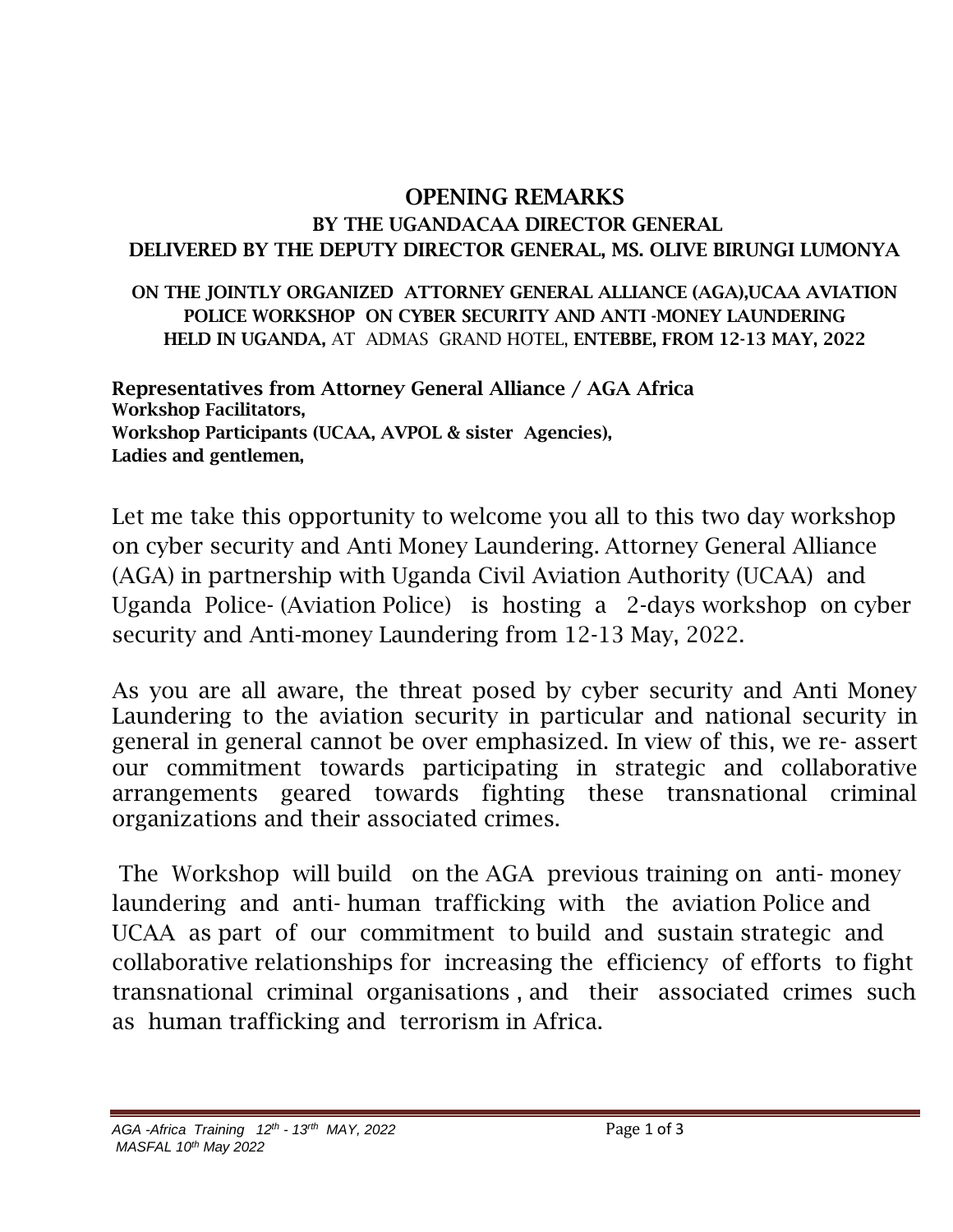This workshop is graced by a representative from the Attorney General Allince (AGA) Africa, Ms. Caroline Mbabazi.

I take this opportunity to welcome our Workshop facilitators, namely:

- Mr. Jimmy Haguma;
- Dr. Bright Gameli;
- Ms. Rachel Heintz;
- Marion Acio;
- Keneth Muhangi; and
- Mercy Buku.

The Workshop is being attended by approximately fifty (50) participants and investigators from Aviation Police, Uganda CAA (UCAA) & sister Agencies and we expect that they will actively participate, benefit fully from the training, will gain knowledge and skills needed by the government of Uganda, specifically law enforcement agencies and prosecutors to effectively detect, deter, investigate and prosecute offenders involved in offences related to Money Laundering and cybercrime in the country.

It is also expected that at the end of the workshop, the shared knowledge and experiences amongst the participants and between the facilitators and participants will go a long way in promotion of implementation of best practices and boosting confidence levels in handling such crimes.

As you may be aware, the government of Uganda has undertaken a number of steps in combating cybercrime, which include enacting a law on cybercrimes, formulation of policies and procedures on information and communications technology, formation of working groups and committees, in addition to conducting awareness training at various levels.

The importance of partnership and collaboration in training Workshop is to build capacity and maintaining high Standards in aviation security, detect and deter unauthorised activities and this cannot be over-emphasized. Accordingly, we are all delighted that this type of workshop is possible even in the current circumstances of the COVID-19 pandemic.